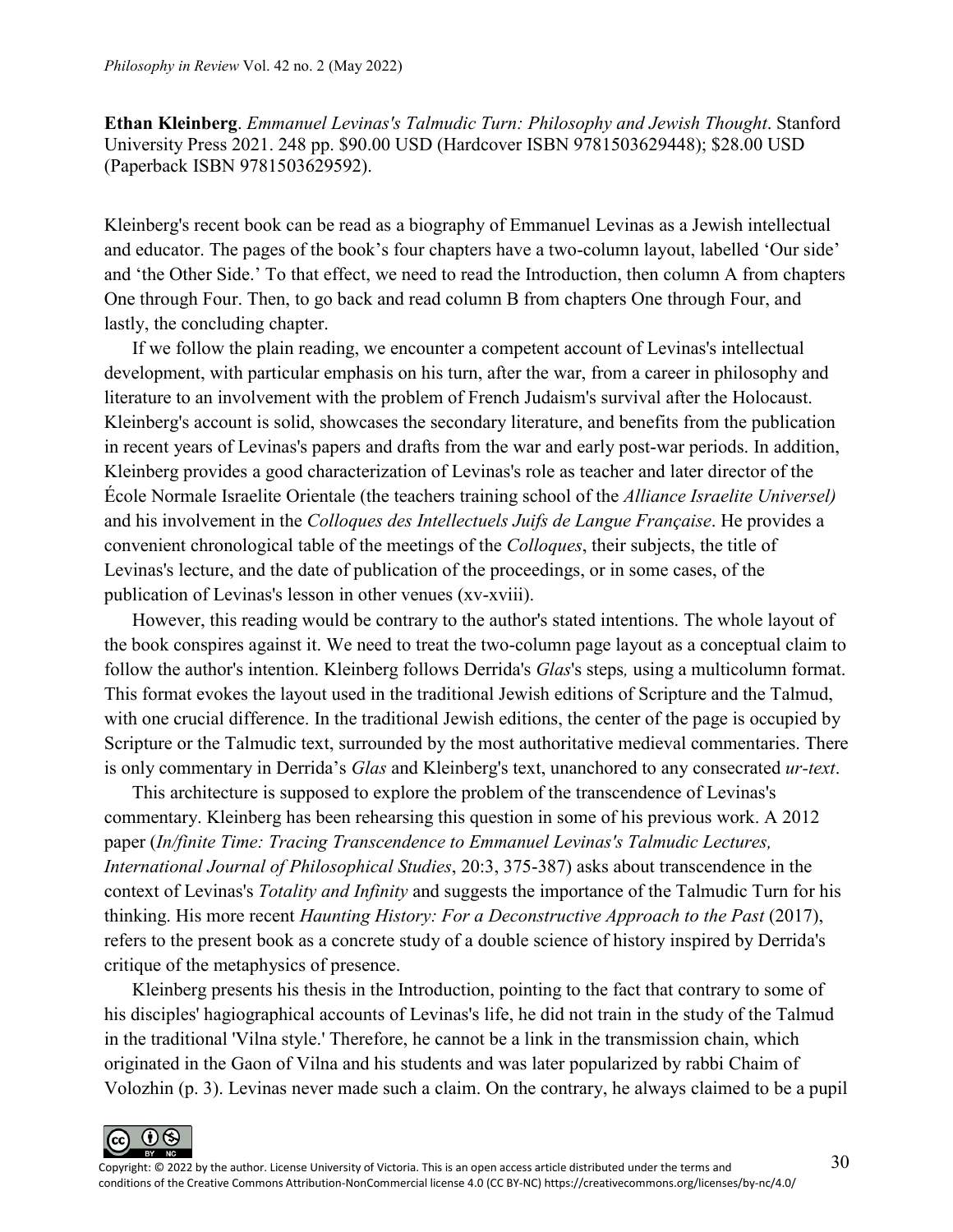of the mysterious Mr. Shoshani, a learned albeit troubled character of whose real life almost nothing is known. Levinas himself emphasized in his lectures on several occasions that he was only an amateur and far from being a creative Talmudic scholar.

Kleinberg's intention is not to discredit the teaching of Levinas but rather to deal with the puzzle that, from a strict historiographical point of view, Levinas is not a bearer of the tradition that he is trying to continue. There is a duality between the historical account, which shows that Levinas's early education and training was focused on Russian and Western culture, that Levinas was a reader of Bergson and a student of Husserl and Heidegger. On the other hand, when expositing on the Talmud in the sessions of the *Colloquium*, he does not speak as a historian, philologist, or a philosopher. He dismisses the work of the *Wissenschaft des Judentums* movement, who advocated a philological and historical study of the Jewish textual traditions. According to Levinas, this movement aimed to establish only the historical record, making almost complete abstraction of the richness of the tradition they step out to study. Kleinberg agrees in principle with the view that a study of religion that does not leave room for an understanding of the believer's point of view and instead stresses a social science, or historical-philological points, can only produce a reductionist account of religion.

Kleinberg's claim is somewhat different from the two other claims that have been made against Levinas. First, the claim that there is an irreconciled tension between Levinas's work as a philosopher and his activity as a Jewish educator in the aftermath of the Shoah. Second, the claim that the universality of his ethical position is not always compatible with or even relevant to his confessional allegiances.

To deal with these paradoxes, Kleinberg proposes to use a distinction that originates in the same Volozhin's rabbi, founder of the system of Lithuanian *Yeshivot* and of the tradition to which Levinas belonging has been earlier problematized by Kleinberg. This is the distinction between 'God from God's side' and 'God from our side,' which Kleinberg recovers from Levinas's 1978 exposition of Rav Chaim of Volozhin's treatise *Nefesh Hachaim* (The Life's Soul): '"God on God's side" refers to God's infinite and transcendent qualities that lie beyond our grasp. "God on our side" references God as revealed in our imperfect world' (5). The first represents absolute transcendence, of which we cannot know anything. The second is a relative transcendence, transcendence as we can fathom it. Having established this difference, Kleinberg asks how we can then gain access to 'God on God's' side without reducing God to the reproduction of what we know of 'God from our side'? The answer he elicits from Levinas's text is that revelation allows us to address transcendence in the first sense without incurring the risk of projecting transcendence onto it in the second sense. So, 'when scholars attempt to reconcile the universal aspects of Levinas's work with the particular aspects... to reconcile them with a larger or more inclusive message, they do so from "our side." In this work, I pursue the possibility that for Levinas, ethics springs from a source on the other side of our finite political or particular decisions and actions (6)'. This is not to say that this account is irremissible or faulty. Just that it is not, according to Kleinberg, the whole story: